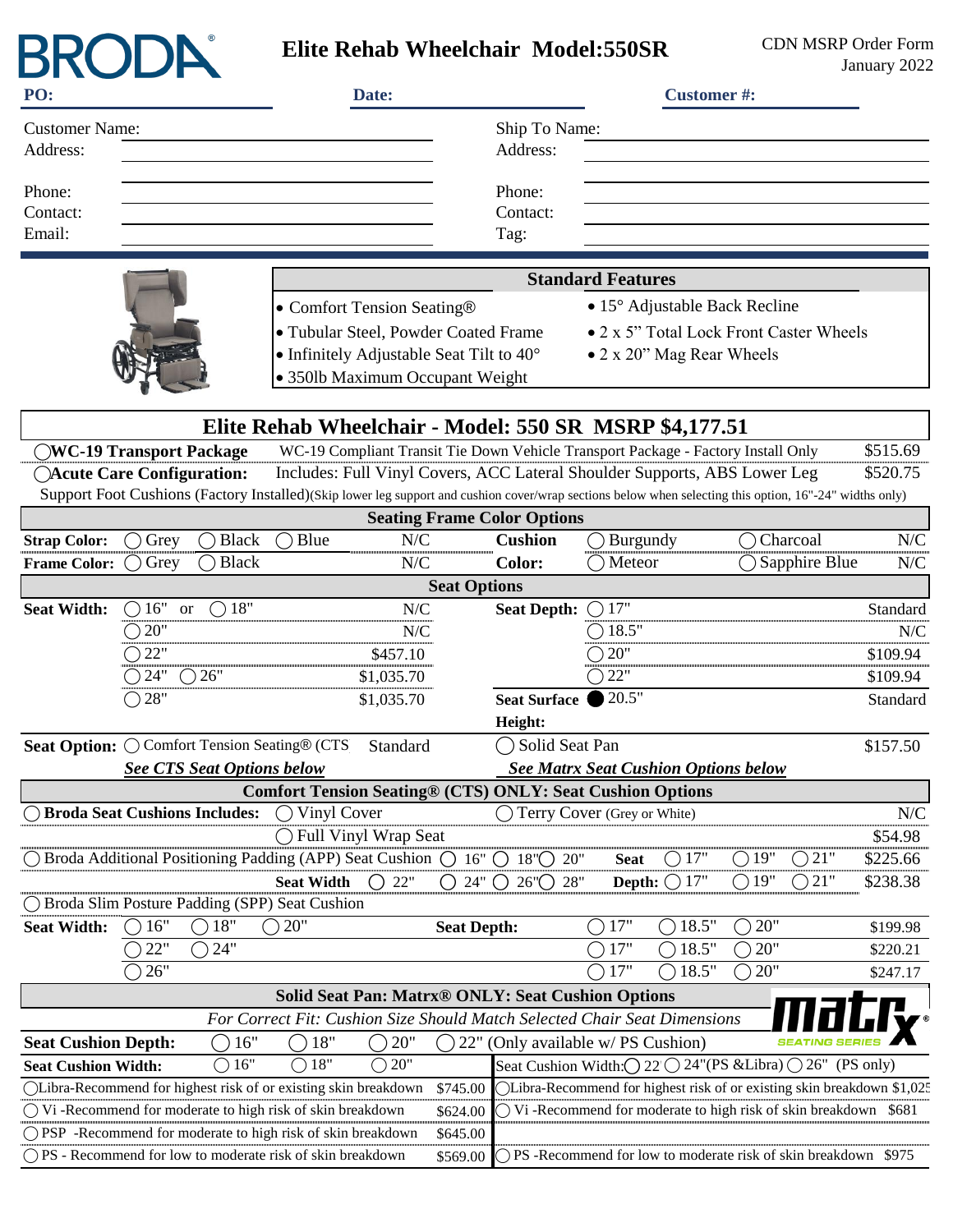

## **Elite Rehab Wheelchair Model:550SR** CDN MSRP Order Form

| Libra                   |                                                                                                                      |                       |                                                        | Vi, PSP & PS Cushion                               |                                                    |                                                                            |          |  |  |  |
|-------------------------|----------------------------------------------------------------------------------------------------------------------|-----------------------|--------------------------------------------------------|----------------------------------------------------|----------------------------------------------------|----------------------------------------------------------------------------|----------|--|--|--|
| <b>Cushion</b>          | ◯ Libra Fluid Supplement                                                                                             | \$120.00              | <b>Accessories:</b>                                    | Pelvic Obliquity Kit                               |                                                    |                                                                            | \$85.00  |  |  |  |
| <b>Accessories:</b>     | ○ Libra 1" Hemi Wedge                                                                                                | \$101.00              | <b>Cushion Rigidizer:</b>                              |                                                    | 16" D                                              | 18" D 20" / 22" D                                                          |          |  |  |  |
|                         | ◯ Libra 1" Anterior Seat Wedge                                                                                       | \$202.00              | <b>For All Cushions</b>                                | 16" Width                                          | \$115<br>$\left(\right)$                           | $$115$ $\bigcirc$<br>\$115<br>$\left( \ \right)$                           |          |  |  |  |
|                         | Libra Tapered Wedge Left                                                                                             | \$85.00               |                                                        | 18" Width                                          | $\bigcirc$ \$115                                   | $$115$ $\bigcap$<br>\$115<br>$\left( \begin{array}{c} \end{array} \right)$ |          |  |  |  |
|                         | ◯ Libra Tapered Wedge Right                                                                                          | \$85.00               |                                                        | 20" Width                                          | \$115<br>( )                                       | $\bigcirc$<br>$$115$ $\bigcirc$<br>\$115                                   |          |  |  |  |
|                         | Libra Abductor                                                                                                       | \$85.00               |                                                        | 22" Width                                          | N/A                                                | \$115<br>\$115<br>()                                                       |          |  |  |  |
|                         | Infection Control Slipcover for Matrx Cushion                                                                        |                       | \$95                                                   |                                                    |                                                    |                                                                            |          |  |  |  |
| <b>Back Options</b>     |                                                                                                                      |                       |                                                        |                                                    |                                                    |                                                                            |          |  |  |  |
| <b>Back Height:</b>     | 32"                                                                                                                  |                       | <b>Standard Back Seating:</b>                          |                                                    |                                                    | Comfort Tension Seating® (CTS)                                             | Standard |  |  |  |
| <b>Back Recline:</b> () | Back Recline Semi ( $0^{\circ}$ - 15°)                                                                               | Standard              |                                                        |                                                    |                                                    | Back Recline Full( $>15^{\circ} - \leq 80^{\circ}$ )                       | N/C      |  |  |  |
|                         |                                                                                                                      |                       | <b>Back Cushion Options</b>                            |                                                    |                                                    |                                                                            |          |  |  |  |
|                         | <b>Broda Back Padding</b>                                                                                            |                       |                                                        |                                                    |                                                    |                                                                            | N/C      |  |  |  |
|                         | Include: Upper & Lower Side Covers, Back Cushion with Cover, Foot Cushions                                           |                       |                                                        |                                                    |                                                    |                                                                            |          |  |  |  |
|                         | $\bigcirc$ Vinyl Back                                                                                                |                       |                                                        | ◯ Terry Back (Grey or White)                       |                                                    |                                                                            | N/C      |  |  |  |
|                         |                                                                                                                      | Full Vinyl Wrap Back  |                                                        |                                                    |                                                    |                                                                            | \$54.98  |  |  |  |
|                         | <b>Optional Substitutions Available Between APP &amp; SPP Components</b>                                             |                       |                                                        |                                                    |                                                    |                                                                            |          |  |  |  |
|                         | ◯ Additional Positioning Padding (APP) Back Cushion                                                                  |                       | <b>Back Width:</b>                                     |                                                    | 16"<br>$\left(\begin{array}{c} \end{array}\right)$ | 18"<br>20"<br>$\Box$                                                       | \$168.96 |  |  |  |
|                         |                                                                                                                      |                       |                                                        |                                                    |                                                    | 24"<br>22"                                                                 | \$217.55 |  |  |  |
|                         |                                                                                                                      |                       |                                                        |                                                    |                                                    | 26"<br>28"<br>$\Box$                                                       | \$243.01 |  |  |  |
|                         | ◯ Broda SPP Back Cushion                                                                                             |                       |                                                        |                                                    |                                                    |                                                                            |          |  |  |  |
| <b>Back:</b>            | 18"<br>20"<br>16"<br>$\rightarrow$<br>$($ )                                                                          |                       | \$159.54 Back Extension:                               | 16"<br>◯                                           | $\bigcirc$ 18"                                     | 20"                                                                        | \$117.97 |  |  |  |
| 13" Height              | $\bigcirc$ 22"<br>$\bigcirc$ 24"                                                                                     | \$180.88              | 12" Height                                             | 22"<br>$\left(\begin{array}{c} \end{array}\right)$ | $\bigcirc$ 24"                                     |                                                                            | \$128.08 |  |  |  |
|                         | $\bigcirc$ 26"                                                                                                       | \$191.00              |                                                        | $\bigcirc$ 26"                                     |                                                    |                                                                            | \$139.31 |  |  |  |
| <b>Lateral Shoulder</b> | $\bigcap$ Standard Short                                                                                             |                       | Rounded Short                                          |                                                    | $\bigcap$ ACC Short                                |                                                                            | N/C      |  |  |  |
| <b>Support Options:</b> | <b>Standard Long</b>                                                                                                 |                       | Rounded Long                                           |                                                    | <b>ACC</b> Long                                    |                                                                            | \$150.43 |  |  |  |
|                         |                                                                                                                      |                       | <b>Common Padding Upgrades</b>                         |                                                    |                                                    |                                                                            |          |  |  |  |
|                         | ◯Huntington's Padding Package Includes: Long Lateral Shoulder Supports, Thigh Belt & Long Lower Foot Support Footbox |                       |                                                        |                                                    |                                                    |                                                                            | \$595.96 |  |  |  |
|                         | Positioning: ONR-CV                                                                                                  |                       | Head Support Visco Foam Contoured Pad                  | $\bigcirc$ Triptex                                 |                                                    | O Omit Standard                                                            | \$115.72 |  |  |  |
|                         | $\bigcirc$ NS<br><b>Neck Support Soft Visco Cushion</b>                                                              |                       |                                                        |                                                    |                                                    | Headrest                                                                   | \$115.72 |  |  |  |
|                         | Additional Positioning Padding (APP) Head Support                                                                    |                       |                                                        |                                                    |                                                    |                                                                            | \$69.44  |  |  |  |
|                         | $\bigcirc$ SR<br>Side Reduction Pads (pair)                                                                          |                       |                                                        |                                                    |                                                    |                                                                            | \$109.94 |  |  |  |
|                         | Side Arm Supports (pair)<br>$)$ SAS                                                                                  |                       |                                                        |                                                    |                                                    |                                                                            | \$135.45 |  |  |  |
|                         | <b>CC-LTS</b>                                                                                                        |                       | <b>Comfort Company Lateral Supports</b>                |                                                    |                                                    |                                                                            | \$516.12 |  |  |  |
|                         | $\bigcap$ LTS                                                                                                        |                       | Lateral Torso Supports (FACTORY INSTALLED RECOMMENDED) |                                                    |                                                    |                                                                            | \$636.47 |  |  |  |
|                         | <b>Front Mount Configuration</b>                                                                                     |                       | <b>Wheel Options</b>                                   |                                                    |                                                    | <b>Rear Mount Configuration</b>                                            |          |  |  |  |
|                         | ◯ 5" Total Lock Caster Wheels - Pair                                                                                 | Standard              |                                                        | 20" Mag Wheels - Pair                              |                                                    |                                                                            | Standard |  |  |  |
|                         | ◯ 5" Locking Twin Caster Wheels - Pair                                                                               | \$219.87              |                                                        | ◯ 14" Mag Wheels - Pair                            |                                                    |                                                                            | N/C      |  |  |  |
|                         | ◯ 5" Aluminum Non-Locking Caster Wheels*                                                                             | \$219.87              |                                                        | 22" Mag Wheels - Pair*                             |                                                    |                                                                            | N/C      |  |  |  |
|                         | Pair *(available with rear mags only)                                                                                |                       |                                                        |                                                    |                                                    | *(22" mag may slightly limit tilt depending on arm support height)         |          |  |  |  |
|                         | Anti-Tip Devices(factory required safety feature) N/C                                                                |                       |                                                        |                                                    |                                                    | Parking Brake Extension Handles (E0961)- Pair                              | \$74.06  |  |  |  |
|                         |                                                                                                                      |                       | <b>Lower Leg Support Options (Select One)</b>          |                                                    |                                                    |                                                                            |          |  |  |  |
|                         | ◯ Angle Adjustable, Articulating Split Lower Leg Support (not available in 16" seat width)                           | $O(2(12 - 19))$       | $\bigcirc$ 3 (14"-21")                                 |                                                    |                                                    |                                                                            | Standard |  |  |  |
|                         | Choose Number of Straps (foot support length range)                                                                  |                       |                                                        | $($ 4 (16"-23")                                    |                                                    | $\bigcirc$ 5 (18"-25")                                                     |          |  |  |  |
|                         | ◯ Angle Adjustable, Articulating Single Lower Leg Support<br>Choose Number of Straps (foot support length range)     | $\bigcap$ 2 (12"-19") | $\bigcirc$ 3 (14"-21")                                 | $\bigcirc$ 4 (16"-23")                             |                                                    | $\bigcirc$ 5 (18"-25")                                                     | N/C      |  |  |  |
|                         |                                                                                                                      |                       |                                                        |                                                    |                                                    |                                                                            |          |  |  |  |